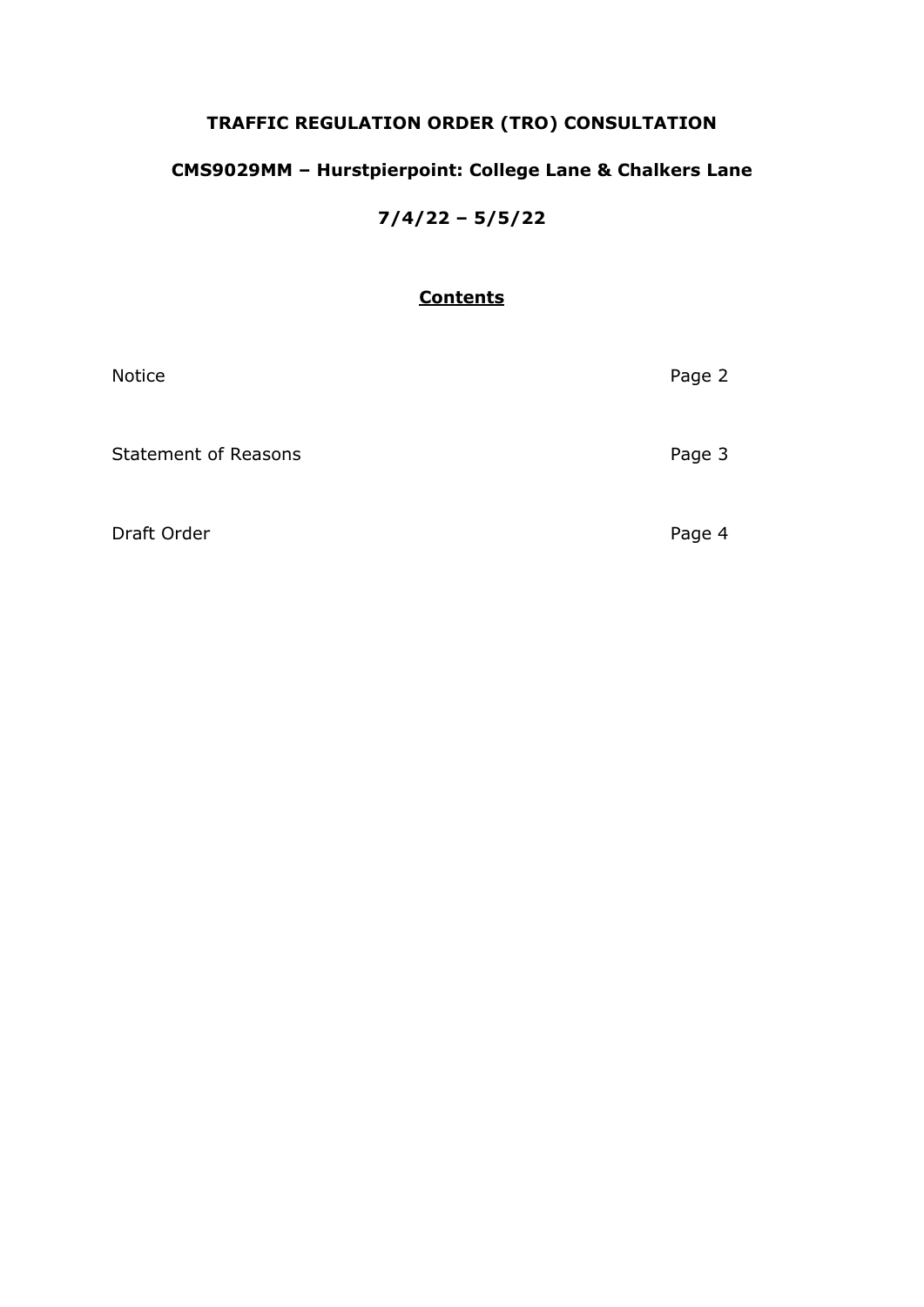#### **West Sussex County Council**

## **(Hurstpierpoint & Sayers Common: College Lane, Malthouse Lane and Chalkers Lane) (20 MPH Speed Limit) Order 2022**

NOTICE is hereby given that West Sussex County Council proposes to make a permanent Traffic regulation Order under the provisions of the Road Traffic Regulation Act 1984, the effect of which will be to lower the current 30 mph speed limit to a 20 MPH speed limit on College Lane and Malthouse Lane in Hurstpierpoint at their junctions with Chalkers lane, and on Chalkers Lane at its junction with College Lane/Malthouse Lane.

Full details of the proposals in this notice can be viewed on the Traffic Regulation Order page of the West Sussex County Council [website](https://www.westsussex.gov.uk/roads-and-travel/traffic-regulation-orders/). The website includes a response form for any comments or objections.

People without access to a computer who wish to view details of the scheme should telephone the West Sussex County Council Contact Centre on 01243 642105 to receive the documents by post.

Any comments or objections about the proposal must be received before 5 May 2022. These may be submitted via the response form on the website mentioned above, by email to tro.consultation@westsussex.gov.uk or in writing to TRO Team, West Sussex County Council, The Grange, Tower Street, Chichester, PO19 1RH. For legal reasons, only correspondence including a full name and address will be considered. Please quote reference CMS9029-MM in all correspondence.

Dated this 7th day of April 2022. Director of Law & Assurance, County Hall, Chichester.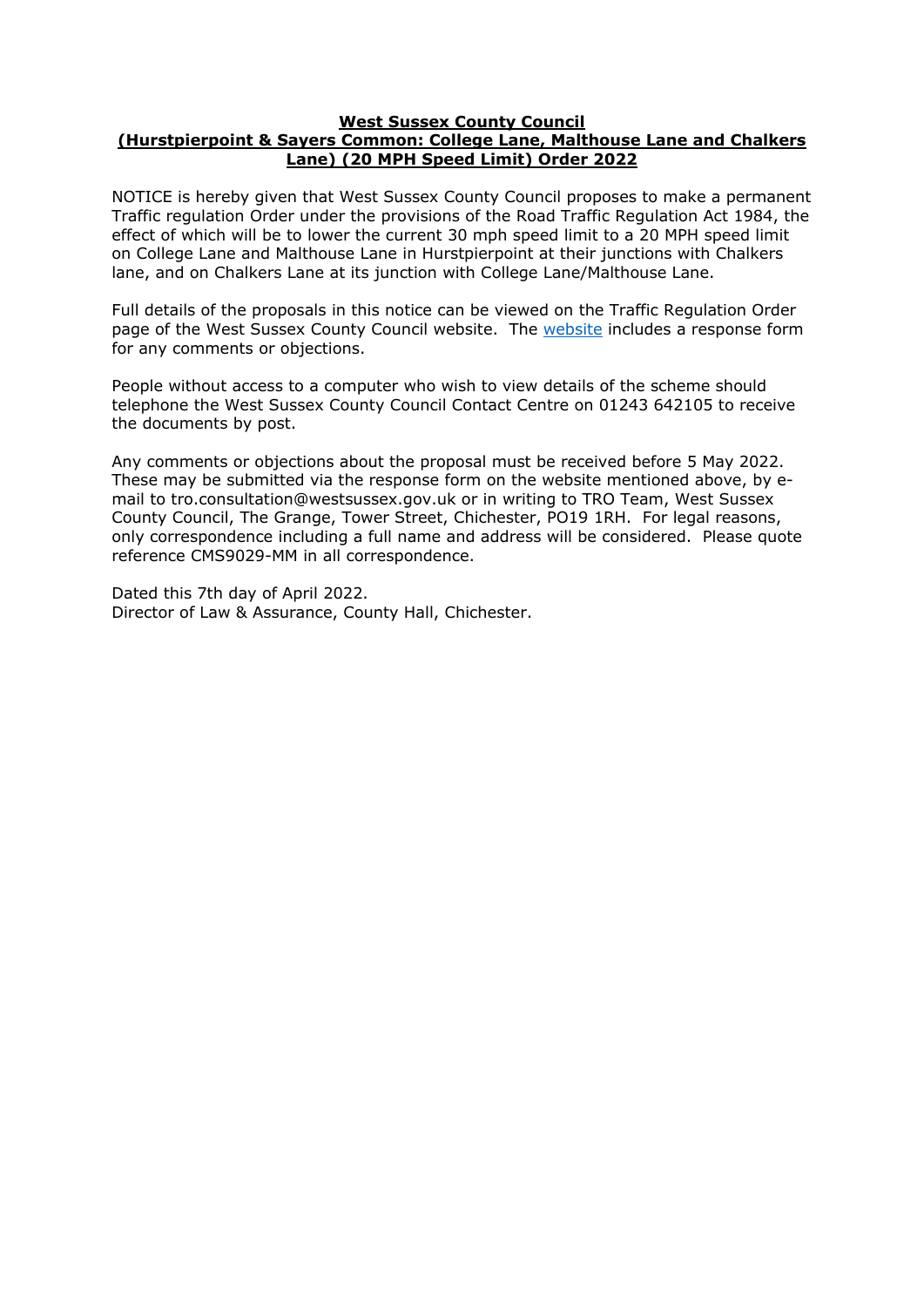## **West Sussex County Council (Hurstpierpoint & Sayers Common: College Lane, Malthouse Lane and Chalkers Lane) (20 MPH Speed Limit) Order 2022**

# **Statement of Reasons for Proposing to Make the Order**

West Sussex County Council proposes to make a permanent Traffic Regulation Order that will lower the current 30 mph speed limit to a 20 MPH speed limit on College Lane and Malthouse Lane in Hurstpierpoint at their junctions with Chalkers lane, and on Chalkers Lane at its junction with College Lane/Malthouse Lane.

The above roads run past the frontage of Hurstpierpoint College. The main school building is located west of College Lane, but the school has sports facilities on the eastern side of the roads, which are regularly accessed by pupils. The new speed limit is proposed to further raise driver awareness of the need for caution as they pass the site. The cost of the new restriction is being met by the school.

The new order is therefore proposed to avoid danger to persons using the affected lengths of road.

Director of Law & Assurance 15 March 2022

CMS9029-MM